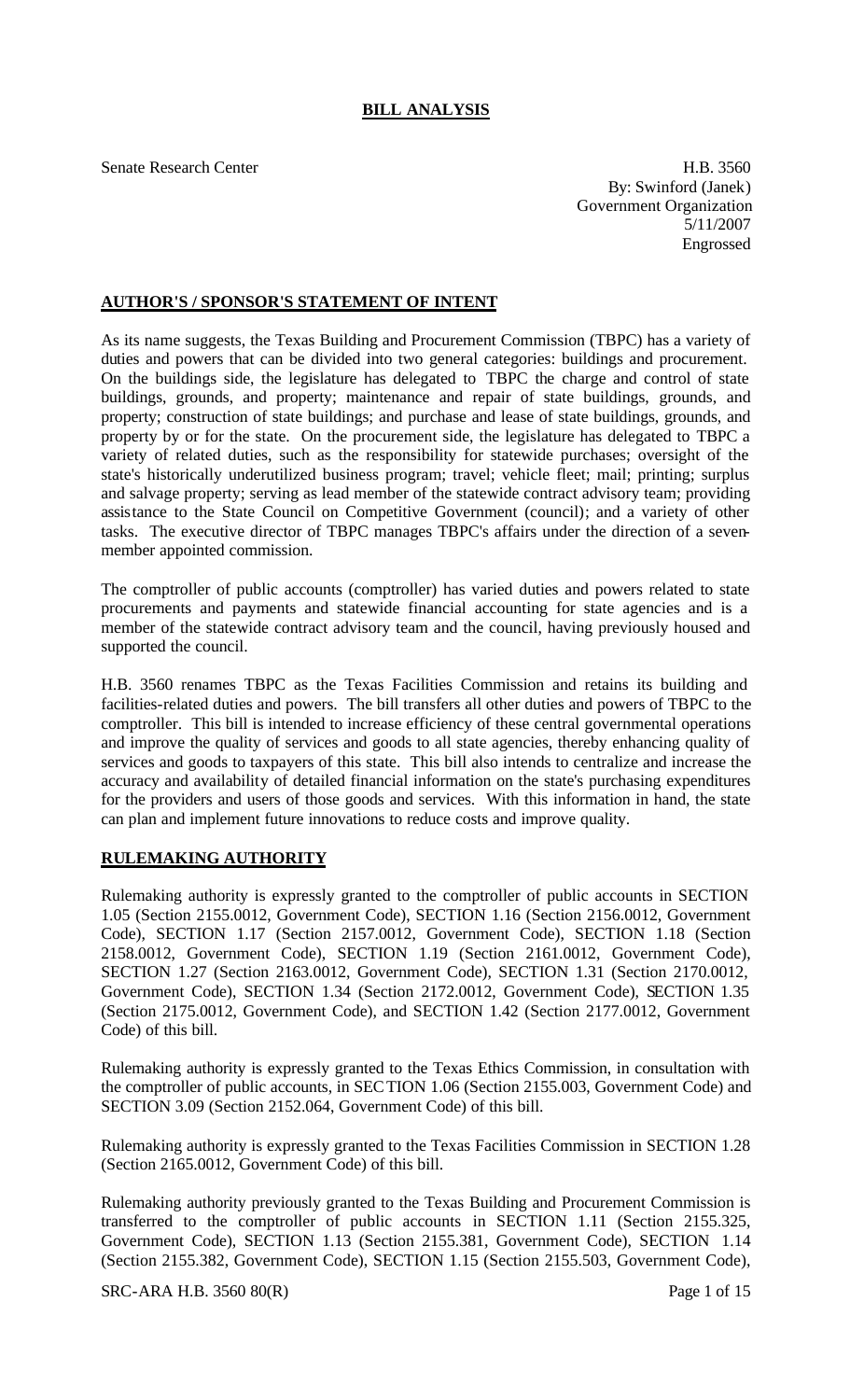SECTION 1.33 (Section 2171.056, Government Code), and SECTION 1.103 (Section 271.082, Local Government Code) of this bill.

Rulemaking authority previously granted to the State Purchasing and General Services Commission is transferred to the comptroller of public accounts in SECTION 1.49 (Section 465.0082, Government Code) of this bill.

Rulemaking authority previously granted to the General Services Commission is transferred to the comptroller of public accounts in SECTION 1.68 (Section 2113.103, Government Code), SECTION 1.73 (Section 2251.003, Government Code), SECTION 1.83 (Section 34.001, Education Code), SECTION 1.93 (Section 361.427, Health and Safety Code), SECTION 1.95 (Section 32.044, Human Resources Code), and SECTION 3.11 (Section 2254.024, Government Code) of this bill.

Rulemaking authority previously granted to the comptroller of public accounts is modified in SECTION 3.02 (Section 403.023(b), Government Code) of this bill.

# **SECTION BY SECTION ANALYSIS**

#### ARTICLE 1. TRANSFER OF DUTIES TO COMPTROLLER

SECTION 1.01. Amends Sections 2151.002, 2151.003, and 2151.004, Government Code, as follows:

Sec. 2151.002. New heading: DEFINITION. Redefines "state agency" and deletes the definition of "commission."

Sec. 2151.003. REFERENCE. Provides that a statutory reference to the General Services Commission (GSC), the State Board of Control (SBC), the State Purchasing and General Services Commission (SPGSC), or the Texas Building and Procurement Commission (TBPC) means the Texas Facilities Commission (TFC) if the statutory reference concerns certain duties relating to state buildings, grounds, property, or child care services for state employees and means the comptroller of public accounts (comptroller) in all other circumstances, except as otherwise provided by law.

Sec. 2151.004. New heading: TRANSFER AND ALLOCATION OF POWERS AND DUTIES. (a) and (b) Makes conforming and nonsubstantive changes.

(c) Provides tha t TFC retains the powers and duties of the former TBPC relating to charge and control of state buildings, grounds, or property, maintenance or repair of state buildings, grounds, or property, child care services for state employees under Chapter 663 (Child Care Services for State Employees), construction of a state building, or purchase or lease of state buildings, grounds, or property by or for the state.

(d) Provides that, except as provided by Subsection (a) or (c) or other law, all other powers and duties of TBPC are transferred to the comptroller.

SECTION 1.02. Amends the heading to Chapter 2152, to read as follows:

#### CHAPTER 2152. TEXAS FACILITIES COMMISSION

SECTION 1.03. Amends Section 2152.001, Government Code, as follows:

Sec. 2152.001. COMMISSION. Provides that TFC is an agency of the state.

SECTION 1.04. Amends Subchapter A, Chapter 2152, Government Code, by adding Section 2152.0011, as follows:

Sec. 2152.0011. TEXAS FACILITIES COMMISSION; DEFINITION. (a) Provides that TBPC is renamed TFC.

SRC-ARA H.B. 3560 80(R) Page 2 of 15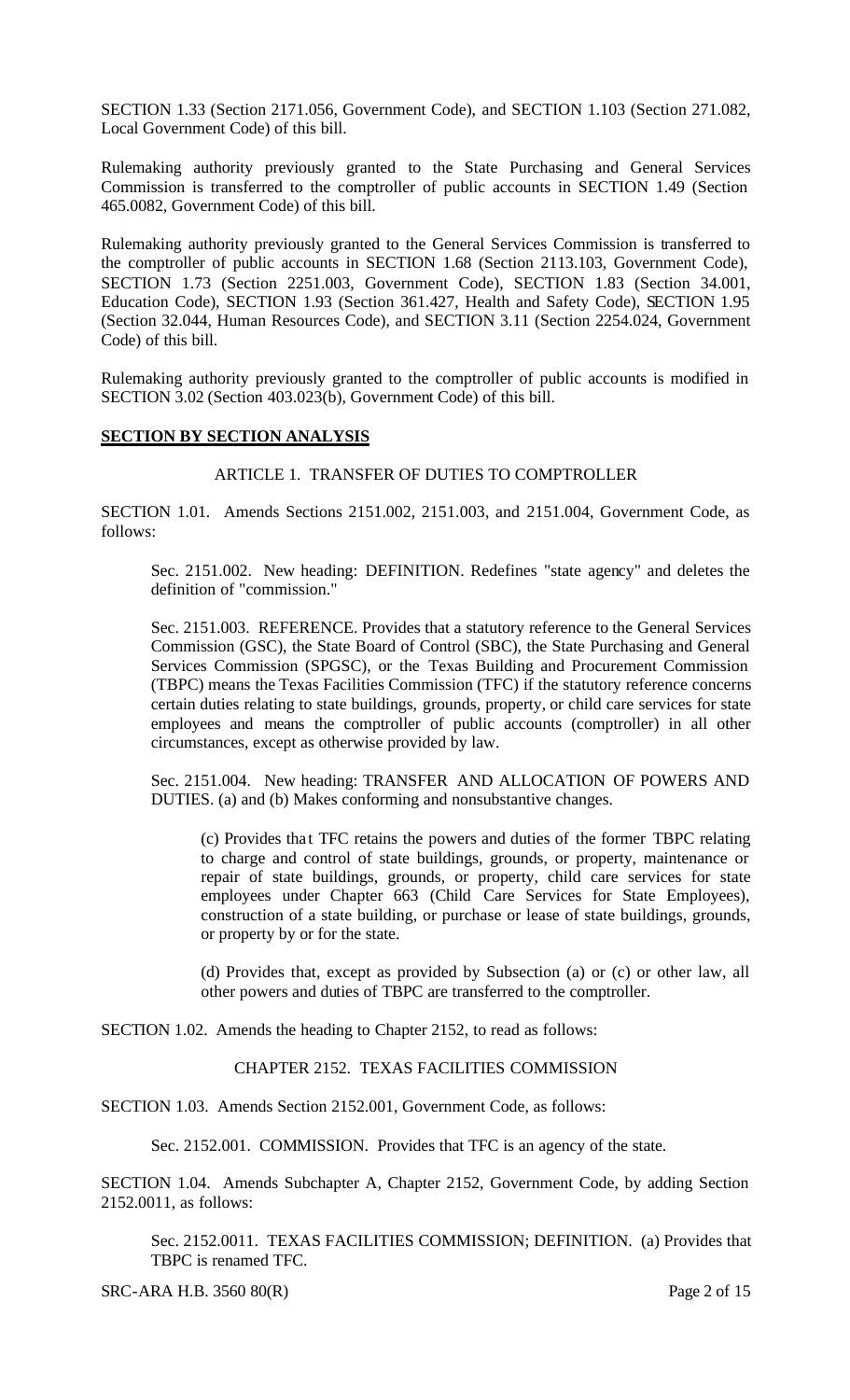(b) Defines "commission" or "Texas Building and Procurement Commission."

SECTION 1.05. Amends Subchapter A, Chapter 2155, Government Code, by adding Sections 2155.0011 and 2155.0012, as follows:

Sec. 2155.0011. TRANSFER OF DUTIES; REFERENCE. (a) Transfers the powers and duties of TBPC under this chapter (Purchasing: General Rules and Procedures) to the comptroller.

(b) Provides that a reference in this chapter to TBPC means the comptroller.

Sec. 2155.0012. AUTHORITY TO ADOPT RULES. Authorizes the comptroller to adopt rules to efficiently and effectively administer this chapter.

SECTION 1.06. Amends Section 2155.003, Government Code, as follows:

Sec. 2155.003. CONFLICT OF INTEREST. (a) Prohibits the comptroller and the chief clerk or any other employee of the comptroller, rather than a commission member, employee, or appointee, from having an interest in, or in any manner being connected with, a contract or bid for a purchase of goods or services by an agency of the state or in any manner, including by rebate or gift, accepting or receiving from a person to whom a contract may be awarded, directly or indirectly, anything of value or a promise, obligation, or contract for future reward or compensation.

(b) Makes a conforming change.

(c) Requires the Texas Ethics Commission (TEC), in consultation with the comptroller, to adopt rules to implement this section.

(d) Requires TEC to administer and enforce this section and authorizes TEC to prepare written opinions regarding this section in accordance with Subchapter D (Advisory Opinions), Chapter 571.

(e) Requires the comptroller to report to TEC a campaign contribution from a vendor that bids on or receives a contract under the comptroller's purchasing authority.

SECTION 1.07. Amends Section 2155.144(k), Government Code, to make conforming changes.

SECTION 1.08. Amends Section 2155.322(b), Government Code, to require a state agency to send the comptroller certification on a form or in the manner prescribed by the comptroller, rather than agreed to by the comptroller.

SECTION 1.09. Amends Section 2155.323(b), Government Code, as follows:

(b) Requires the comptroller, if the comptroller approves the financial information, to determine whether the purchase information should also be audited under Section 2155.324 (Commission Audit). Deletes existing text requiring the comptroller to promptly send a certification and purchase information to TBPC using a method and format agreed to by the comptroller and TBPC.

SECTION 1.10. Amends Section 2155.324, Government Code, as follows:

Sec. 2155.324. New heading: PURCHASE AUDIT. (a) Requires the comptroller to audit the purchase information for compliance with applicable purchasing statutes and rules when the comptroller considers a purchase audit to be advisable, rather than not later than the eighth day after a certain date.

(b) Makes a conforming change.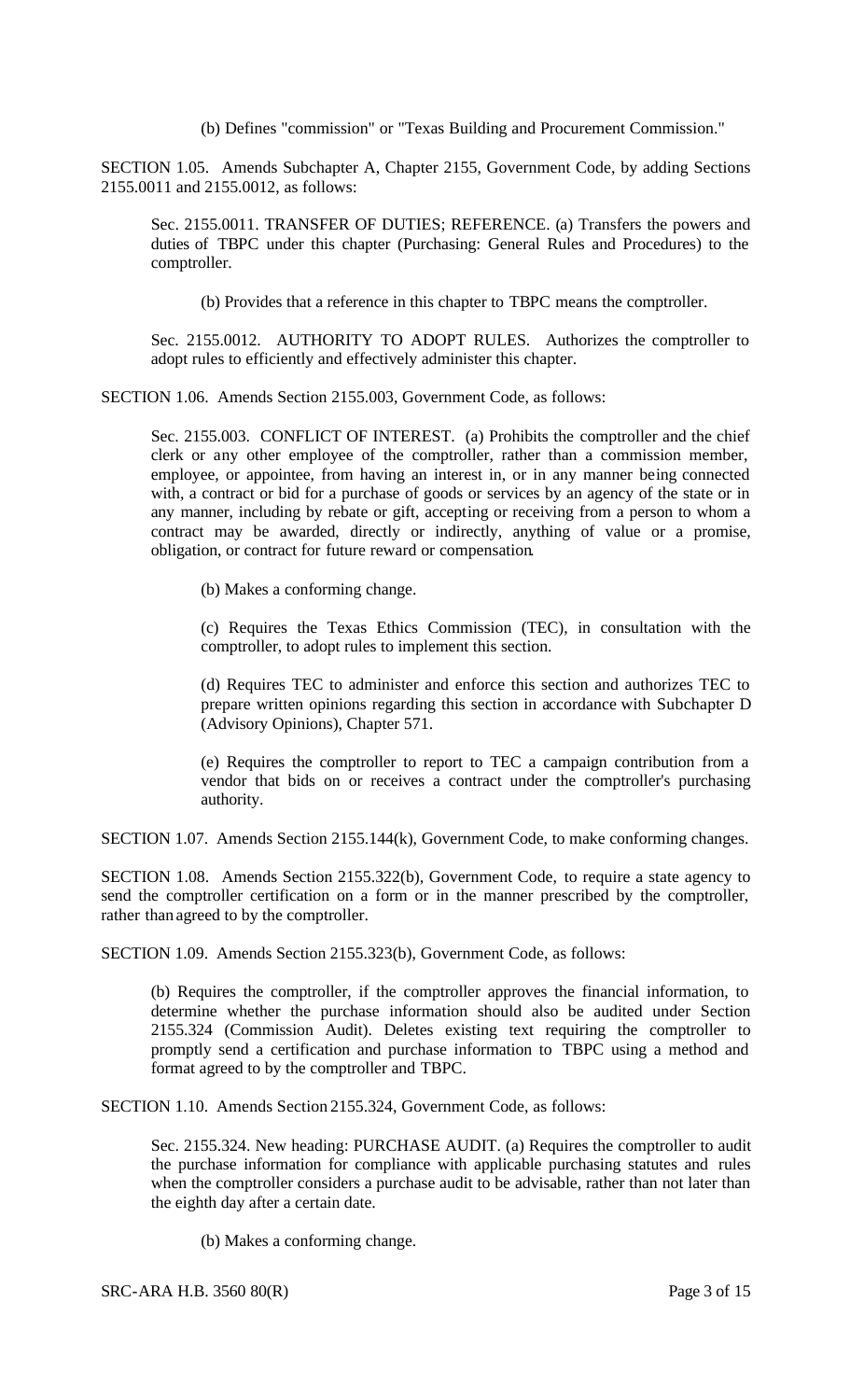(c) Deletes this subsection requiring TBPC to notify the comptroller of certain information.

SECTION 1.11. Amends Section 2155.325, Government Code, as follows:

Sec. 2155.325. New heading: PURCHASE AUDIT AFTER ISSUANCE OF WARRANT. (a) and (b) Makes conforming changes.

(c) Deletes existing text requiring the comptroller to send certification and purchase information received by the comptroller to TBPC, under TBPC's rules.

SECTION 1.12. Amends Section 2155.326, Government Code, as follows:

Sec. 2155.326. New heading: AUDIT BY STATE AUDITOR. Provides that transactions, processes, and the performance of functions under this chapter and Chapters 2156 (Purchasing Methods), 2157 (Purchasing: Purchase of Automated Information Systems), and 2158 (Purchasing: Miscellaneous Provisions for Purchase of Certain Goods and Services) are subject to audit by the state auditor under Chapter 321 (State Auditor). Deletes existing text requiring the comptroller, on request, to furnish TBPC with information detailing all vouchers paid under this subchapter (Inspection and Certification of Goods or Services; Audits) and Section 2155.132 (Purchases Less Than Specified Monetary Amount) to enable TBPC to update periodically computer records and close purchase order files.

SECTION 1.13. Amends Section 2155.381, Government Code, to make conforming changes.

SECTION 1.14. Amends Section 2155.382(a), Government Code, to make conforming changes.

SECTION 1.15. Amends Section 2155.503, Government Code, to require the comptroller, rather than TBPC, to adopt rules to implement this subchapter (Multiple Award Contract Schedule). Makes conforming changes.

SECTION 1.16. Amends Subchapter A, Chapter 2156, Government Code, by adding Sections 2156.0011 and 2156.0012, as follows:

Sec. 2156.0011. TRANSFER OF DUTIES; REFERENCE. (a) Transfers the powers and duties of TBPC under this chapter (Purchasing Methods) to the comptroller.

(b) Provides that a reference in this chapter to TBPC means the comptroller.

Sec. 2156.0012. AUTHORITY TO ADOPT RULES. Authorizes the comptroller to adopt rules to efficiently and effectively administer this chapter.

SECTION 1.17. Amends Subchapter A, Chapter 2157, Government Code, by adding Sections 2157.0011 and 2157.0012, as follows:

Sec. 2157.0011. TRANSFER OF DUTIES; REFERENCE. (a) Transfers the powers and duties of TBPC under this chapter (Purchasing: Purchase of Automated Informa tion Systems) to the comptroller.

(b) Provides that a reference in this chapter to TBPC means the comptroller.

Sec. 2157.0012. AUTHORITY TO ADOPT RULES. Authorizes the comptroller to adopt rules to efficiently and effectively administer this chapter.

SECTION 1.18. Amends Subchapter A, Chapter 2158, Government Code, by adding Sections 2158.0011 and 2158.0012, as follows:

Sec. 2158.0011. TRANSFER OF DUTIES; REFERENCE. (a) Transfers the powers and duties of TBPC under this chapter (Purchasing: Miscellaneous Provisions for the Purchase of Certain Goods and Services) to the comptroller.

SRC-ARA H.B. 3560 80(R) Page 4 of 15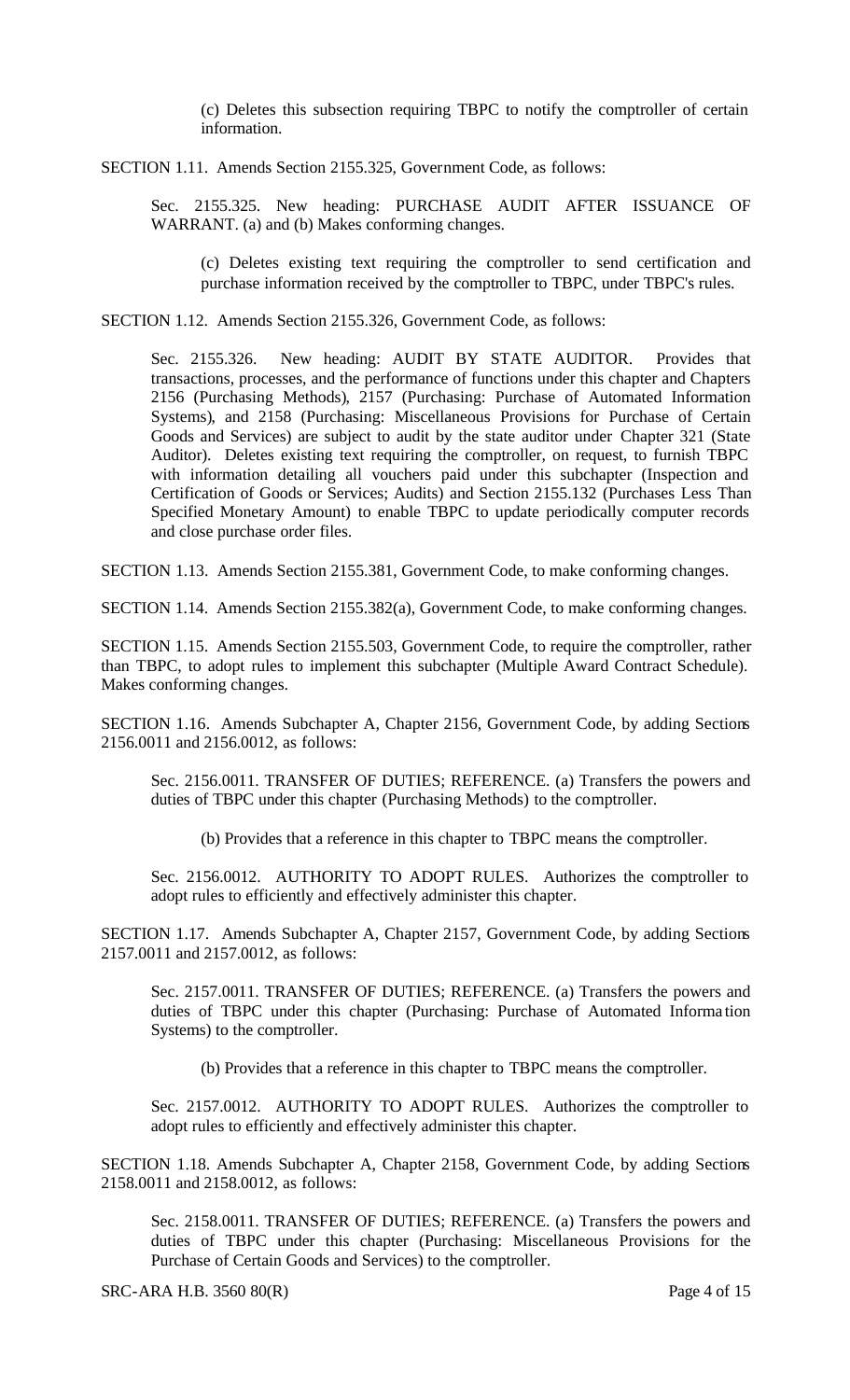(b) Provides that a reference in this chapter to TBPC means the comptroller.

Sec. 2158.0012. AUTHORITY TO ADOPT RULES. Authorizes the comptroller to adopt rules to efficiently and effectively administer this chapter.

SECTION 1.19. Amends Subchapter A, Chapter 2161, Government Code, by adding Sections 2161.0011 and 2161.0012, as follows:

Sec. 2161.0011. TRANSFER OF DUTIES; REFERENCE. (a) Transfers the powers and duties of TBPC under this chapter (Historically Underutilized Businesses) to the comptroller.

(b) Provides that a reference in this chapter to TBPC means the comptroller.

Sec. 2161.0012. AUTHORITY TO ADOPT RULES. (a) Requires the comptroller to adopt rules to efficiently and effectively administer this chapter.

(b) Requires the comptroller to follow the procedures prescribed by Subchapter B (Rulemaking), Chapter 2001, when adopting a new rule or a change to an existing rule that relates to historically underutilized businesses.

SECTION 1.20. Amends Section 2161.061, Government Code, by adding Subsection (e), as follows:

(e) Requires a local government or a nonprofit organization that certifies historically underutilized businesses under Subsection (c) or that conducts a certification program described by and approved under Subsection (b) to make available to the public an online searchable database containing certain information about historically underutilized businesses, minority business enterprises, women's business enterprises, and disadvantaged business enterprises certified by the local government or nonprofit organization.

SECTION 1.21. Amends Sections 2161.123(d) and (e), Government Code, as follows:

(d) Requires the state auditor to consider certain factors in determining whether a state agency is making a good faith effort to comply with this section, including the establishment of goals for contracting with historically underutilized businesses in each procurement category based on scheduled fiscal year expenditures and the availability of historically underutilized businesses in each category as determined by rules adopted under Section 2161.002.

(e) Requires, rather than prohibits, the state auditor to consider the success or failure of the state agency to contract with historically underutilized businesses in accordance with the agency's goals described by Subsection (d)(5). Deletes existing text requiring the state auditor's review to be restricted to the agency's procedural compliance with Subsection (d).

SECTION 1.22. Amends Section 2161.125, Government Code, to make conforming changes.

SECTION 1.23. Amends Section 2161.127, Government Code, as follows:

Sec. 2161.127. LEGISLATIVE APPROPRIATIONS REQUEST. (a) Creates this subsection from existing text.

(b) Requires the report under Subsection (a) to include the agency's goals for contracting with historically underutilized businesses and certain statements pertaining to those goals.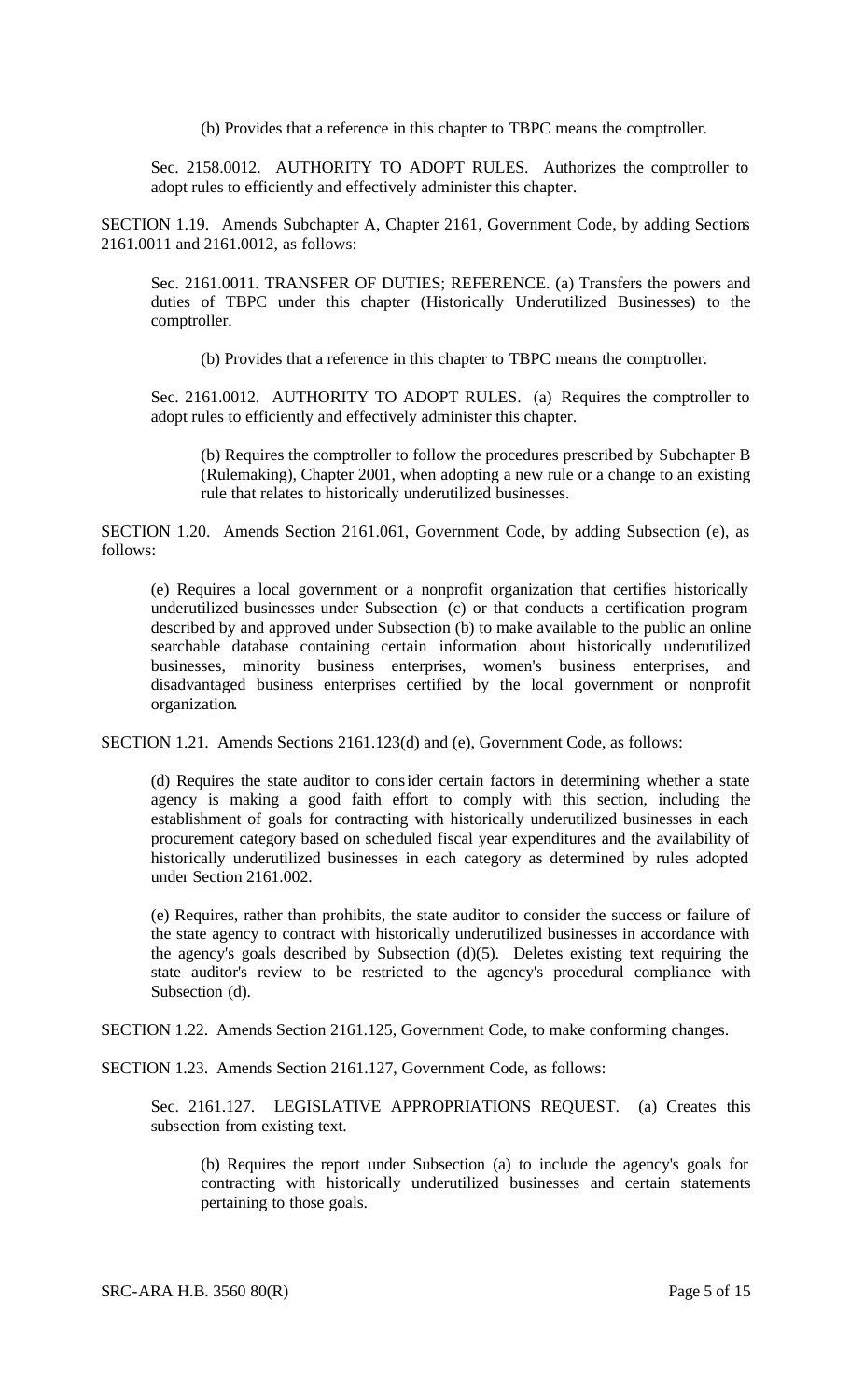SECTION 1.24. Amends Section 2162.051(a), Government Code, to provide that the State Council on Competitive Government (council) consists of certain individuals or their designees, including the presiding officer of TFC and the land commissioner.

SECTION 1.25. Amends Subchapter B, Chapter 2162, Government Code, by adding Section 2162.053, as follows:

Sec. 2162.053. ADMINISTRATION BY COMPTROLLER. (a) Requires the comptroller to provide offices for the council and requires the comptroller to provide the council with legal, technical, administrative, and other support necessary to carry out its powers and duties.

(b) Provides that any administrative powers or duties of TBPC with respect to the council are transferred to the comptroller.

SECTION 1.26. Amends Section 2162.102(c), Government Code, to make a conforming change.

SECTION 1.27. Amends Chapter 2163, Government Code, by adding Sections 2163.0011 and 2163.0012, as follows:

Sec. 2163.0011. TRANSFER OF DUTIES; REFERENCE. (a) Transfers the powers and duties of TBPC under this chapter (Commercially Available Activities) to the comptroller.

(b) Provides that a reference in this chapter to TBPC means the comptroller.

Sec. 2163.0012. AUTHORITY TO ADOPT RULES. Authorizes the comptroller to adopt rules to efficiently and effectively administer this chapter.

SECTION 1.28. Amends Subchapter A, Chapter 2165, Government Code, by adding Sections 2165.0011 and 2165.0012, as follows:

Sec. 2165.0011. DEFINITION. Defines "commission."

Sec. 2165.0012. AUTHORITY TO ADOPT RULES. Authorizes TFC to adopt rules to efficiently and effectively administer this chapter.

SECTION 1.29. Amends Section 2166.001, Government Code, by amending Subdivision (1) and adding Subdivision (1-a) to define "commission" and make a nonsubstantive change.

SECTION 1.30. Amends Subchapter A, Chapter 2167, Government Code, by adding Section 2167.0011, as follows:

Sec. 2167.0011. DEFINITION. Defines "commission."

SECTION 1.31. Amends Subchapter A, Chapter 2170, Government Code, by adding Sections 2170.0011 and 2170.0012, as follows:

Sec. 2170.0011. TRANSFER OF DUTIES; REFERENCE. (a) Transfers the powers and duties of TBPC under this chapter (Telecommunications Services) to the comptroller.

(b) Provides that a reference in this chapter to TBPC means the comptroller.

Sec. 2170.0012. AUTHORITY TO ADOPT RULES. Authorizes the comptroller to adopt rules to efficiently and effectively administer this chapter.

SECTION 1.32. Amends Subchapter A, Chapter 2171, Government Code, by adding Section 2171.0011, as follows:

SRC-ARA H.B. 3560 80(R) Page 6 of 15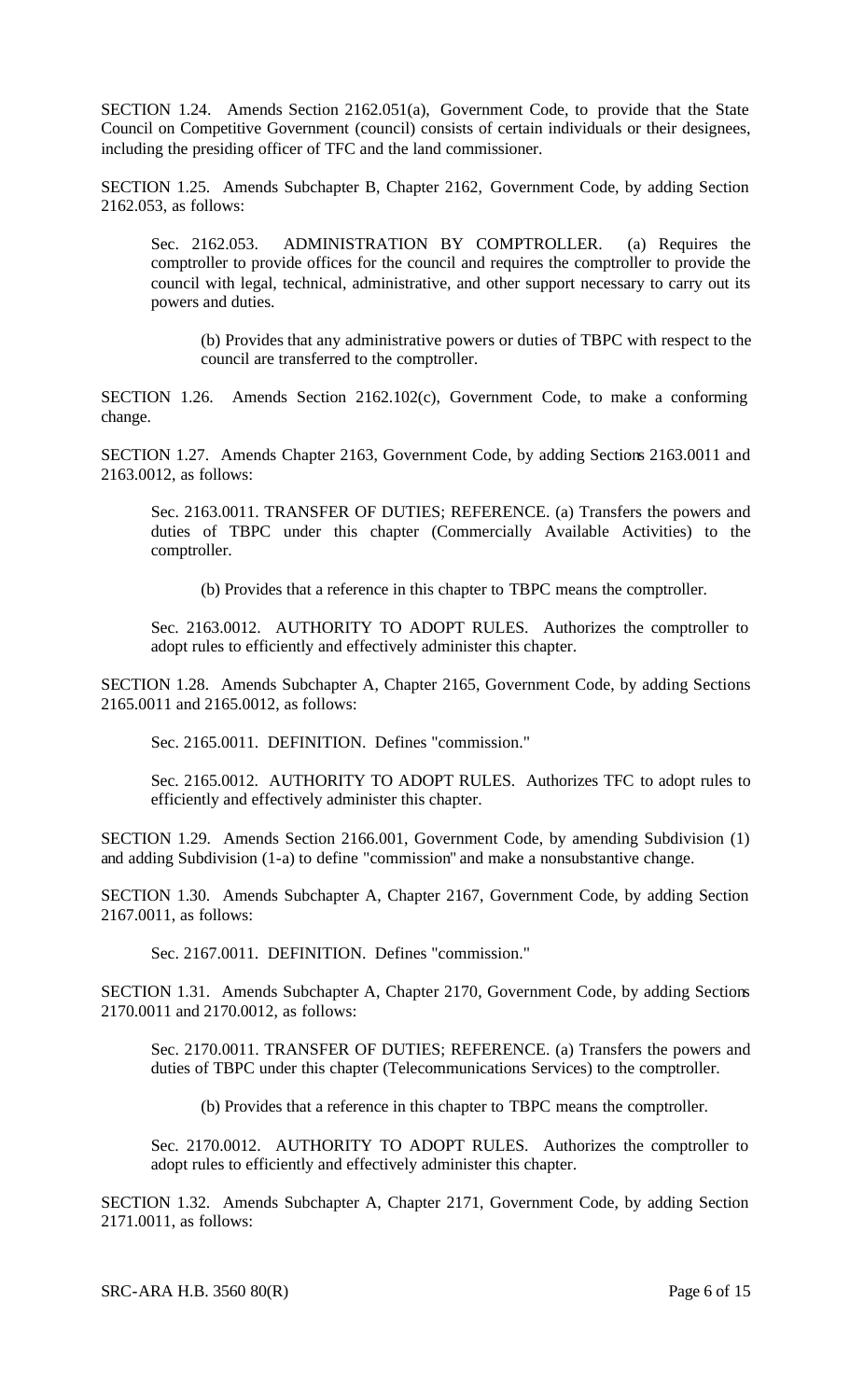Sec. 2171.0011. TRANSFER OF DUTIES; REFERENCE. (a) Transfers the powers and duties of TBPC under this chapter (Travel and Vehicle Fleet Services) to the comptroller.

(b) Provides that a reference in this chapter to TBPC means the comptroller.

SECTION 1.33. Amends Section 2171.056(e), Government Code, to require the comptroller, rather than TBPC, to adopt rules related to exemptions from the prohibition prescribed by Subsection (b). Deletes existing text requiring TBPC to consult with the comptroller before TBPC adopts rules or procedures under Subsection (b) to facilitate the audit or the travel vouchers.

SECTION 1.34. Amends Chapter 2172, Government Code, by adding Sections 2172.0011 and 2172.0012, as follows:

Sec. 2172.0011. TRANSFER OF DUTIES; REFERENCE. (a) Transfers the powers and duties of TBPC under this chapter (Miscellaneous General Services Provided by the Commission) to the comptroller.

(b) Provides that a reference in this chapter to TBPC means the comptroller.

Sec. 2172.0012. AUTHORITY TO ADOPT RULES. Authorizes the comptroller to adopt rules to efficiently and effectively administer this chapter.

SECTION 1.35. Amends Subchapter A, Chapter 2175, Government Code, by adding Sections 2175.0011 and 2175.0012, as follows:

Sec. 2175.0011. TRANSFER OF DUTIES; REFERENCE. (a) Transfers the powers and duties of TBPC under this chapter (Surplus and Salvage Property) to the comptroller.

(b) Provides that a reference in this chapter to TBPC means the comptroller.

Sec. 2175.0012. AUTHORITY TO ADOPT RULES. Authorizes the comptroller to adopt rules to efficiently and effectively administer this chapter.

SECTION 1.36. Amends Section 2175.122, Government Code, as follows:

Sec. 2175.122. New heading: STATE AGENCY NOTICE TO COMPTROLLER. Makes a conforming change.

SECTION 1.37. Amends Section 2175.123(b), Government Code, to make a conforming change.

SECTION 1.38. Amends Section 2175.1825, Government Code, to require the comptroller to advertise the property's kind, number, location, and condition on the comptroller's website and deletes existing text requiring said action within a certain timeframe after notice from TBPC.

SECTION 1.39. Amends Section 2175.190(a), Government Code, to make conforming changes.

SECTION 1.40. Amends Subchapter A, Chapter 2176, Government Code, by adding Section 2176.0011, as follows:

Sec. 2176.0011. TRANSFER OF DUTIES; REFERENCE. (a) Transfers the powers and duties of TBPC under this chapter (Mail) to the comptroller.

(b) Provides that a reference in this chapter to TBPC means the comptroller.

SECTION 1.41. Amends Section 2176.053, Government Code, to make a conforming change.

SECTION 1.42. Amends Subchapter A, Chapter 2177, Government Code, by adding Sections 2177.0011 and 2177.0012, as follows:

SRC-ARA H.B. 3560 80(R) Page 7 of 15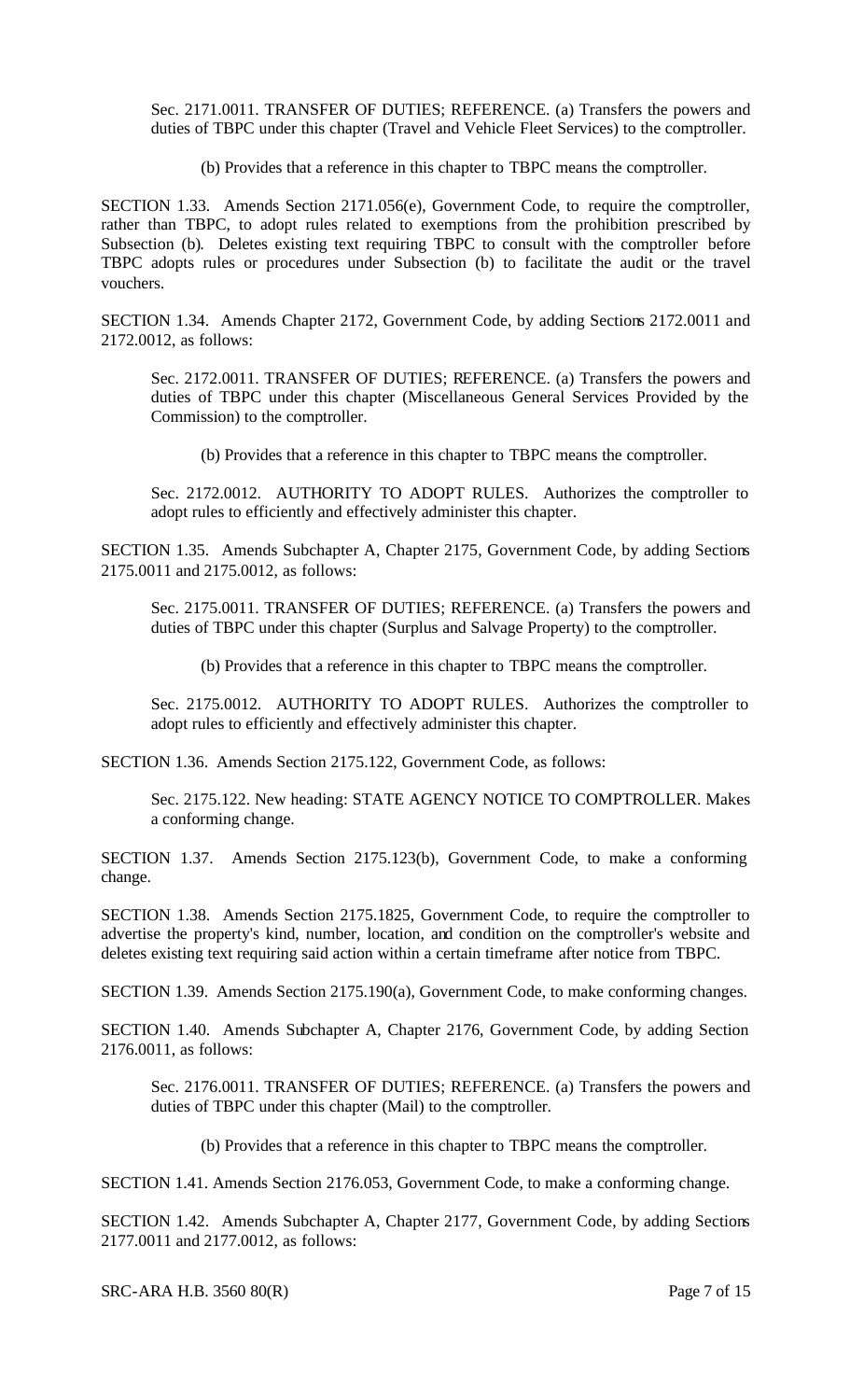Sec. 2177.0011. TRANSFER OF DUTIES; REFERENCE. (a) Transfers the powers and duties of TBPC under this chapter (Electronic Commerce) to the comptroller.

(b) Provides that a reference in this chapter to TBPC means the comptroller.

Sec. 2177.0012. AUTHORITY TO ADOPT RULES. Authorizes the comptroller to adopt rules to efficiently and effectively administer this chapter.

SECTION 1.43. Amends Section 22.008(d), Government Code, to make conforming changes.

SECTION 1.44. Amends Section 325.017(e), Gove rnment Code, to make a conforming change.

SECTION 1.45. Amends Section 403.251, Government Code, as follows:

Sec. 403.251. New heading: ADDITIONAL DUTIES OF COMPTROLLER. Makes conforming changes.

SECTION 1.46. Amends Section 441.106, Government Code, to make a conforming change.

SECTION 1.47. Amends Sections 441.194(a) and (b), Government Code, to make conforming changes.

SECTION 1.48. Amends Section 444.021(a), Government Code, to make a conforming change.

SECTION 1.49. Amends Section 465.0082, Government Code, to make a conforming change.

SECTION 1.50. Amends Section 465.018(b), Government Code, to make a conforming change.

SECTION 1.51. Amends Section 466.104, Government Code, as follows:

Sec. 466.104. New heading: ASSISTANCE OF COMPTROLLER. (a) Makes a conforming change.

(b) Authorizes the comptroller to request assistance from TFC in performing its facilities-related duties under this section.

SECTION 1.52. Amends Section 481.027(f), Government Code, to make conforming changes.

SECTION 1.53. Amends Section 496.0515(b), Government Code, to make a conforming change.

SECTION 1.54. Amends Section 497.024(b), Government Code, to make a conforming change.

SECTION 1.55. Amends Sections 497.025(a) and (c), Government Code, to make conforming changes.

SECTION 1.56. Amends Section 497.026, Government Code, to make a conforming change.

SECTION 1.57. Amends Section 497.027, Government Code, to make conforming changes.

SECTION 1.58. Amends Section 497.029, Government Code, to make a conforming change.

SECTION 1.59. Amends Section 497.030, Government Code, as follows:

Sec. 497.030. New heading: COMPTROLLER REPORTS. Makes conforming changes.

SECTION 1.60. Amends Section 531.0312(b), Government Code, to make conforming changes.

SECTION 1.61. Amends Section 663.001(3), Government Code, to redefine "commission."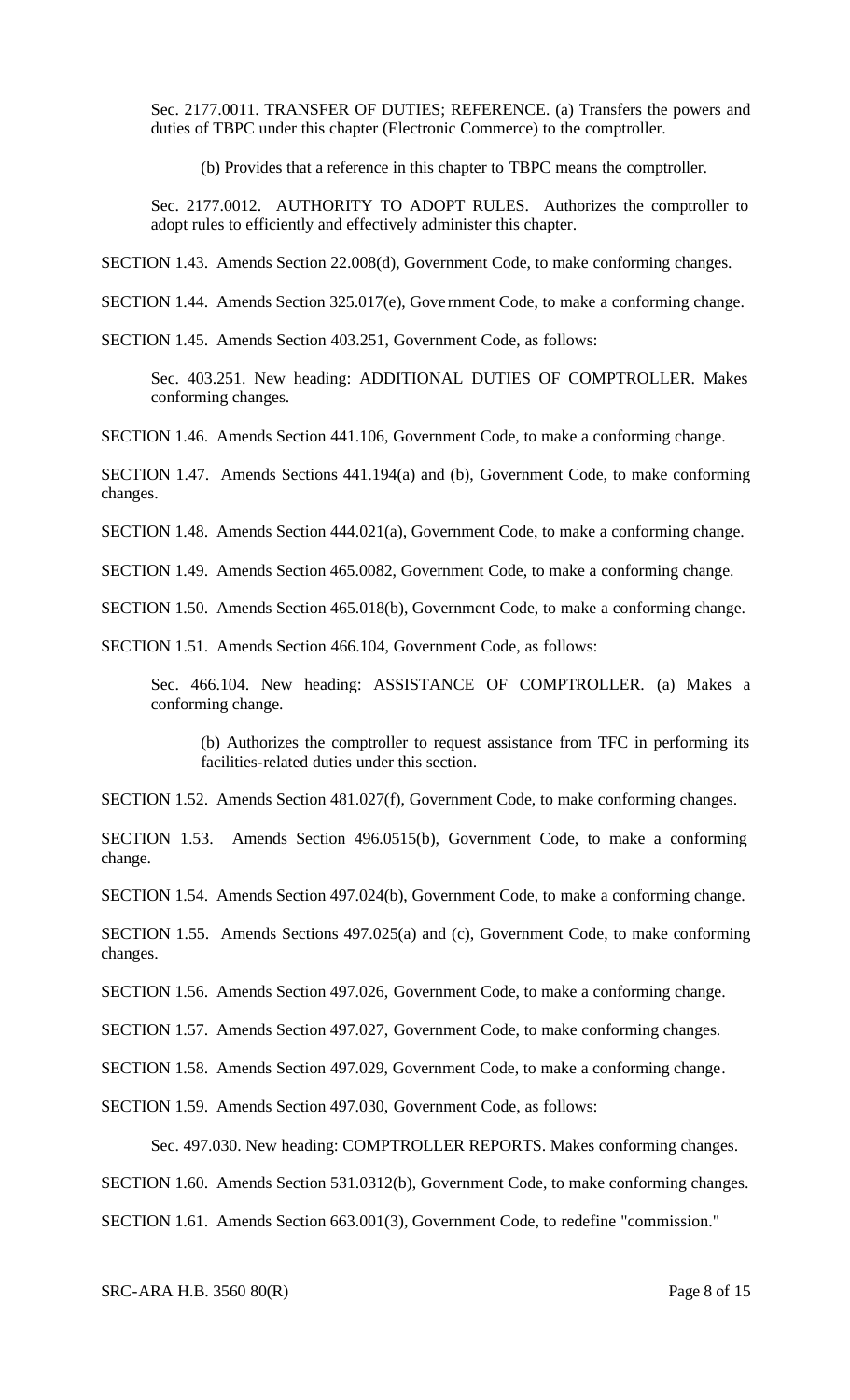SECTION 1.62. Amends Sections 791.025(a) and (b), Government Code, to make conforming changes.

SECTION 1.63. Amends Section 825.103(d), Government Code, to make conforming changes.

SECTION 1.64. Amends Section 2051.052, Government Code, to make conforming changes.

SECTION 1.65. Amends Section 2054.057(a), Government Code, to make a conforming change.

SECTION 1.66. Amends Section 2101.038, Government Code, to make a conforming change.

SECTION 1.67. Amends Section 2103.032(a), Government Code, to delete existing text authorizing the comptroller to establish an electronic system for the approval of vouchers by GSC.

SECTION 1.68. Amends Sections 2113.103(a), (c), and (d), to make conforming changes.

SECTION 1.69. Amends Section 2113.301(h), Government Code, to make a conforming change.

SECTION 1.70. Amends Section 2203.005(b), Government Code, to make a conforming change.

SECTION 1.71. Amends Sections 2205.004(a) and (c), Government Code, to make conforming changes.

SECTION 1.72. Amends Section 2205.012(a), Government Code, to make a conforming change.

SECTION 1.73. Amends Section 2251.003, Government Code, to make conforming changes.

SECTION 1.74. Amends Section 2252.003(a), Government Code, to make a conforming change.

SECTION 1.75. Amends Section 2254.040, Government Code, as follows:

Sec. 2254.040. New heading: PROCUREMENT BY COMPTROLLER. Makes a conforming change.

SECTION 1.76. Amends Sections 2261.001(a) and (c), Government Code, to make conforming changes.

SECTION 1.77. Amends Subchapter A, Chapter 2262, Government Code, by adding Section 2262.0011. as follows:

Sec. 2262.0011. TRANSFER OF DUTIES; REFERENCE. (a) Transfers all powers and duties of TBPC under this chapter (Statewide Contract Management) to the comptroller.

(b) Provides that a reference in this chapter to TBPC means the comptroller.

SECTION 1.78. Amends Section 2302.002, Government Code, to provide that the council is composed of certain individuals, including one representative of the comptroller, appointed by the comptroller.

SECTION 1.79. Amends Section 12.029(c), Agriculture Code, to require the Department of Agriculture to file the policies established under this section (Powers and Duties) with the comptroller, rather than SPGSC and with the Texas Department of Commerce or its successor in function and to make a conforming change.

SECTION 1.80. Amends Section 13.112, Agriculture Code, to make a conforming change.

SRC-ARA H.B. 3560 80(R) Page 9 of 15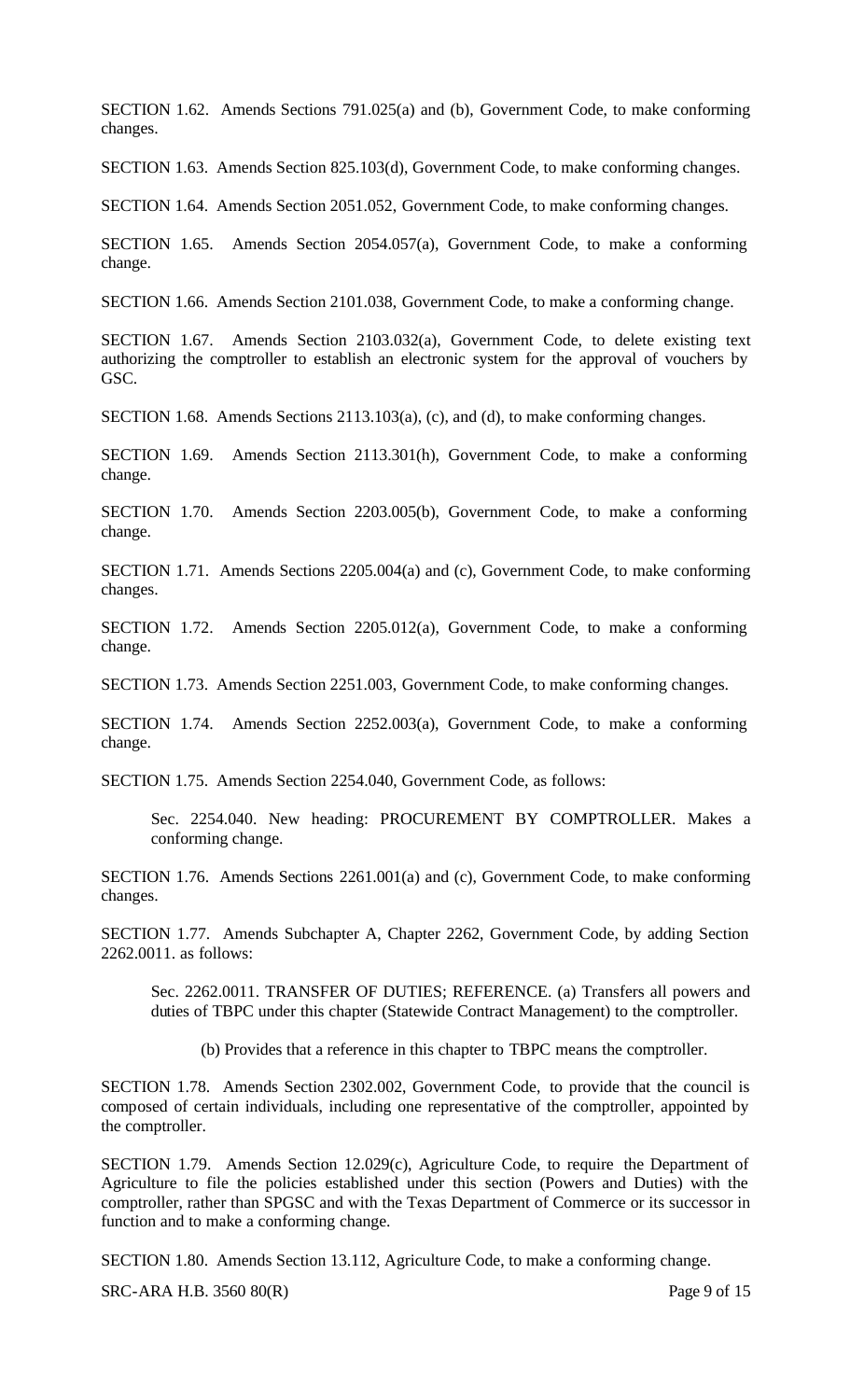SECTION 1.81. Amends Section 49.004(d), Agriculture Code, to provide that supplies, materials, services, and equipment purchased with funds obtained under this section (Use of Funds in Agricultural Technology Account) are not subject to the purchasing authority of the comptroller, rather than GSC.

SECTION 1.82. Amends Section 201.105(c), Agriculture Code, to make a conforming change.

SECTION 1.83. Amends Section 34.001, Education Code, to make conforming changes.

SECTION 1.84. Amends Section 34.006, Education Code, to make conforming changes.

SECTION 1.85. Amends Section 106.54, Education Code, to make a conforming change.

SECTION 1.86. Amends Section 107.66, Education Code, to make conforming changes.

SECTION 1.87. Amends Section 141.003(c), Education Code, to make a conforming change.

SECTION 1.88. Amends Section 142.004(e), Education Code, to make a conforming change.

SECTION 1.89. Amends Section 143.005(f), Education Code, to make a conforming change.

SECTION 1.90. Amends Section 152.004(e), Education Code, to make a conforming change.

SECTION 1.91. Amends Section 361.423, Health and Safety Code, to make conforming changes.

SECTION 1.92. Amends Section 361.425(a), Health and Safety Code, to make a conforming change.

SECTION 1.93. Amends Section 361.427(a), Health and Safety Code, to make a conforming change.

SECTION 1.94. Amends Section 841.083(c-2), Health and Safety Code, to make a conforming change.

SECTION 1.95. Amends Section 32.044(d), Human Resources Code, to make a conforming change.

SECTION 1.96. Amends Section 111.0553(a), Human Resources Code, to make a conforming change.

SECTION 1.97. Amends Chapter 122, Human Resources Code, by adding Section 122.0011, as follows:

Sec. 122.0011. TRANSFER OF DUTIES; REFERENCE. (a) Transfers all the powers and duties of TBPC under this chapter (Texas Council on Purchasing from People with Disabilities) to the comptroller.

(b) Provides that a reference in this chapter to TBPC means the comptroller.

SECTION 1.98. Amends Article 21A.0135(a), Insurance Code, to make a conforming change.

SECTION 1.99. Amends Sections 201.007(b), (c), (f), and (g), Local Government Code, to make conforming changes.

SECTION 1.100. Amends Section 252.0215, Local Government Code, to make a conforming change.

SECTION 1.101. Amends the heading to Section 262.002, Local Government Code, to read as follows:

SRC-ARA H.B. 3560 80(R) Page 10 of 15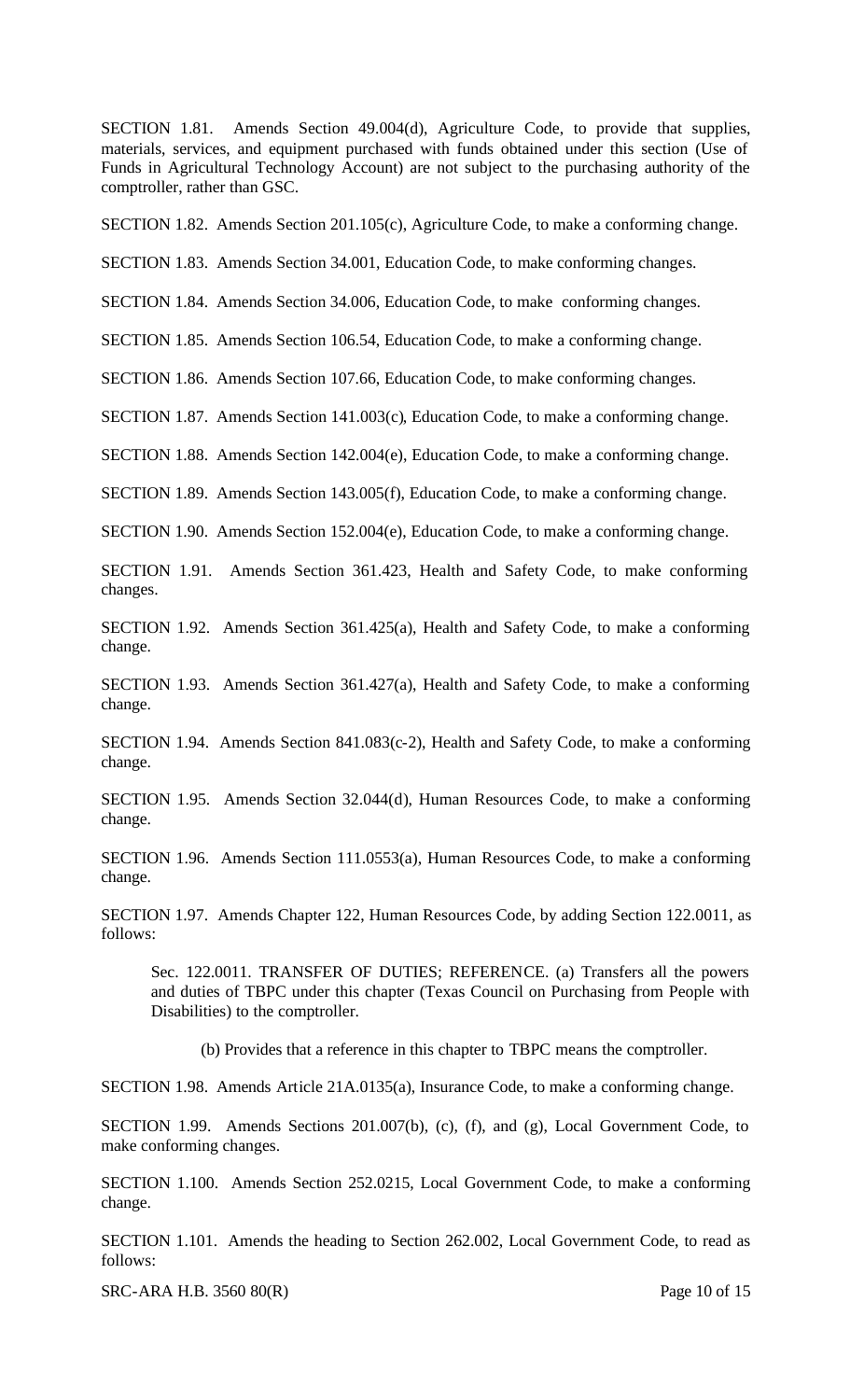Sec. 262.002. AUTHORITY TO PURCHASE ROAD EQUIPMENT AND TIRES THROUGH COMPTROLLER.

SECTION 1.102. Amends Section 262.002(a), Local Government Code, to make a conforming change.

SECTION 1.103. Amends Section 271.082, Local Government Code, to make conforming changes.

SECTION 1.104. Amends Section 113.283(a), Natural Resources Code, to make a conforming change.

SECTION 1.105. Amends Section 161.020, Natural Resources Code, to make a conforming change.

SECTION 1.106. Amends Section 12.008(c), Parks and Wildlife Code, to make a conforming change.

SECTION 1.107. Amends Section 81.404(b), Parks and Wildlife Code, to make conforming changes.

SECTION 1.108. Amends Section 111.0035(f), Tax Code, to require the comptroller to award a contract made under this section (Advanced Database Systems for Tax Collections) through a competitive bidding process that complies with Section 2155.132 (Purchases Less than Specified Monetary Amount) and deletes existing text requiring said award to comply with rules adopted by GSC relating to delegated purchases.

SECTION 1.109. Amends Section 111.0036(f), Tax Code, to make a conforming change.

SECTION 1.110. Amends Section 201.706, Transportation Code, to make a conforming change.

SECTION 1.111. Amends Section 202.082(b), Transportation Code, to make a conforming change.

SECTION 1.112. Amends Section 223.041(b), Transportation Code, to make a conforming change.

SECTION 1.113. Amends Section 502.052(c), Transportation Code, to make a conforming change.

SECTION 1.114. Amends Section 502.053(b), Transportation Code, to make a conforming change.

SECTION 1.115. Amends Section 14.058, Utilities Code, to make a conforming change.

SECTION 1.116. Amends Section 222.004(v), Water Code, to make a conforming change.

SECTION 1.117. Repealer: Section 403.241(1) (defining "commission"), 2103.063 (General Services Commission), 2152.003 (Authority to Adopt Rules), 2152.104(c) (authorizing the commission to assign directly to the executive director the duty to administer the surplus and salvage of property division), 2155.323(c) and (d) (requiring certain purchase information sent to the commission and authorizing the commission to determine the types of purchases for which a commission audit is required), 2161.002(b) (requiring the comptroller to provide certain information to TBPC), and 2175.182(c) (requiring TBPC to inform the comptroller of certain information), Government Code.

SECTION 1.118. Repealer: Section 12.014(b) (limiting the State Purchasing and General Services Commission to the printing of no more than 10,000 copies of the annual report and requiring the distribution of the copies to farmers through certain organizations), Agriculture Code.

SRC-ARA H.B. 3560 80(R) Page 11 of 15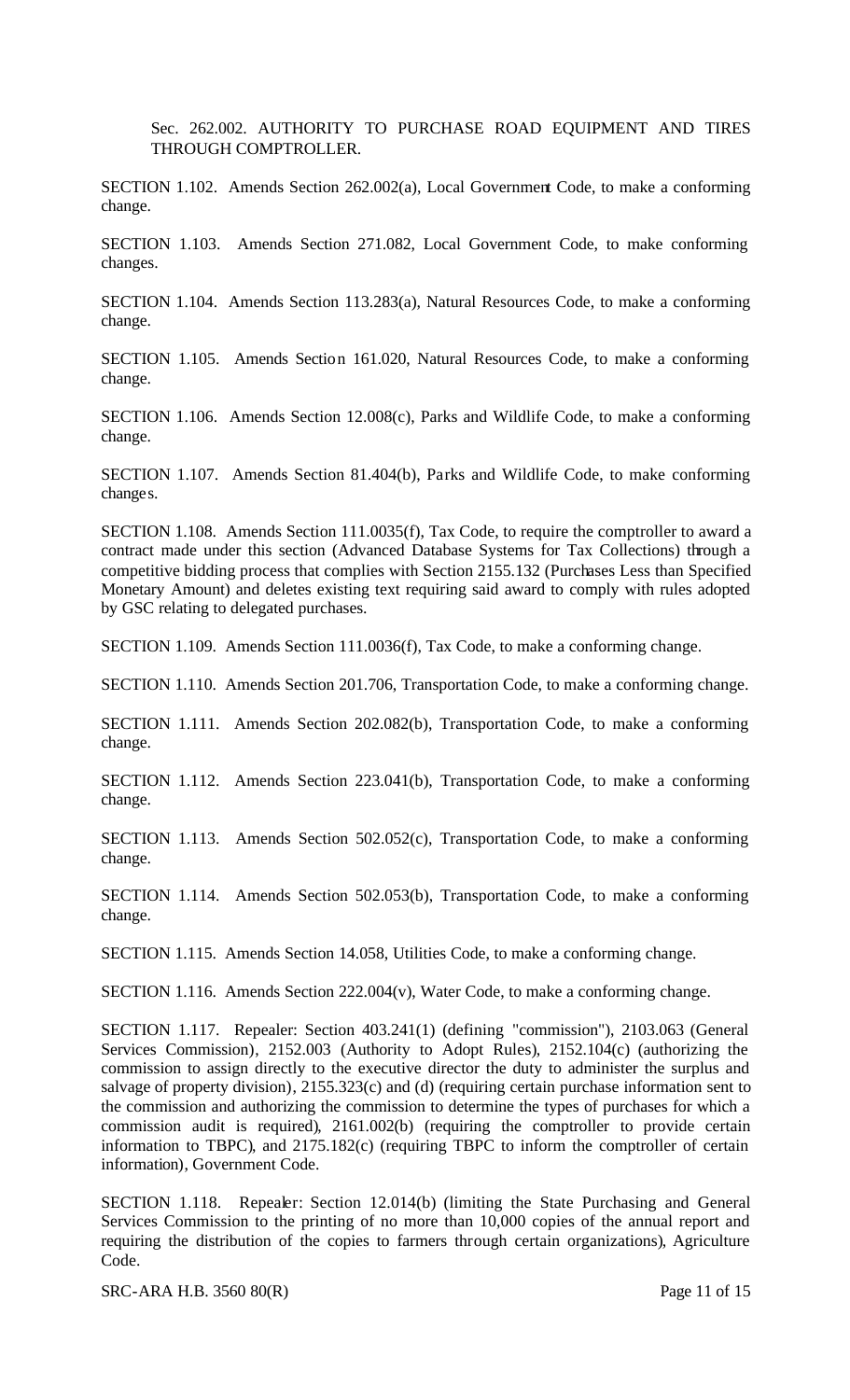SECTION 1.119. Provides that TBPC is renamed TFC on the effective date of this Act.

SECTION 1.120. (a) Provides that TFC retains the powers and duties of the former TBPC that relate to charge and control of state buildings, grounds, or property, to maintenance or repair of state buildings, grounds, or property, to child care services for state employees under Chapter 663, Government Code, to construction of a state building, or to the purchase or lease of buildings, grounds, or property by or for the state.

(a-1) Transfers all other powers and duties of TBPC to the comptroller, except as otherwise provided by this Act or other law.

(b) Provides that all employees of TBPC who primarily perform duties related to an activity described by Subsection (a) of this section, including employees who provide administrative support for those services, remain employees of TFC.

(b-1) Transfers all other employees of TBPC to the office of the comptroller. Provides that a management employee of TBPC who is transferred to the office of the comptroller under this subsection does not automatically continue to hold the person's management position. Requires a person to apply for the position with the comptroller in order to hold the management position on other than an interim basis.

(c) Provides that a rule, form, policy, procedure, or decision of TBPC that is related to an activity described by Subsection (a) of this section continues in effect as a rule, form, policy, procedure, or decision of TFC.

(c-1) Provides that a rule, form, policy, procedure, or decision of TBPC that is related to an activity transferred by this Act to the comptroller continues in effect as a rule, form, policy, procedure, or decision of the comptroller until superseded by an act of the comptroller.

(d) Provides that a court case, administrative proceeding, contract negotiation, or other proceeding involving TBPC that is related to an activity described by Subsection (a) of this section is unaffected by the change in name of the agency.

(d-1) Provides that a court case, administrative proceeding, contract negotiation, or other proceeding involving TBPC that is related to an activity transferred by this Act to the comptroller is transferred without change in status to the comptroller, and the comptroller assumes, without a change in status, the position of TBPC in a negotiation or proceeding relating to an activity transferred by this Act to the comptroller to which TBPC is a party.

(e) Provides that all money, contracts, leases, rights, bonds, and obligations of TBPC related to an activity described by Subsection (a) of this section remain with TFC.

(e-1) Provides that all money, contracts, memoranda of understanding, leases, rights, bonds, and obligations of TBPC related to an activity transferred by this Act to the comptroller are transferred to the comptroller.

(f) Provides that all personal property, including records, in the custody of TBPC related to an activity described by Subsection (a) of this section remains the property of TFC.

(f-1) Provides that all personal property, including records, in the custody of TBPC related to an activity transferred by this Act to the comptroller becomes the property of the comptroller.

(g) Provides that all funds appropriated by the legislature to TBPC for an activity described by Subsection (a) of this section, including funds for providing administrative support for those services, continue as appropriations to TFC.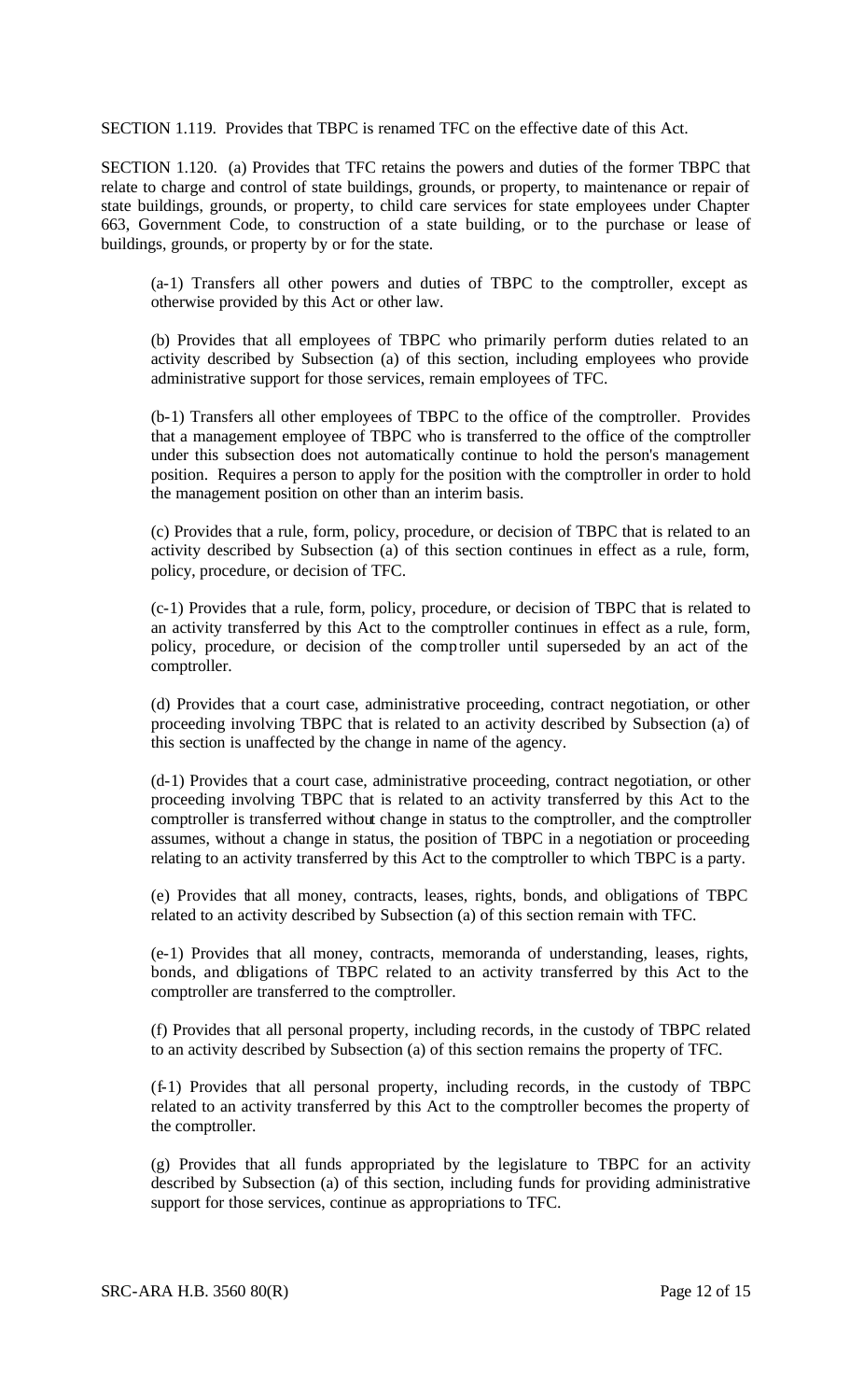(g-1) Provides that all funds appropriated by the legislature to TBPC for an activity transferred by this Act to the comptroller, including funds for providing administrative support for those services, are transferred to the comptroller.

SECTION 1.121. Requires the comptroller and TFC, in accordance with Section 1.117 of this article, to adopt a memorandum of understanding that identifies and allocates between the office of the comptroller and TFC the powers, duties, property, employees, appropriations, and other items transferred under Section 1.117. Requires the memorandum of understanding to also identify and allocate between the office of the comptroller and TFC the employees and real and personal property of TBPC, including space in the central administrative offices of TFC, used to generally support the activities of TBPC and to provide a timetable for any necessary or advisable movement of the physical location of employees and property.

#### ARTICLE 2. DEPARTMENT OF INFORMATION RESOURCES

SECTION 2.01. Amends Section 35.102(c), Busine ss & Commerce Code, to provide that this section (Software or Services that Restrict Access to Certain Material on Internet) does not apply to the Department of Information Resources (DIR), rather than GSC, in its capacity as the telecommunications provider for certain entities that provides interactive computer service.

SECTION 2.02. Amends Section 44.031(i), Education Code, to authorize a school district to acquire computers and computer-related equipment though DIR, rather than GSC, under contracts entered into in accordance with Chapter 2054 or 2157, Government Code. Makes a conforming change.

SECTION 2.03. Amends Section 2054.123(a), Government Code, to make a conforming change.

SECTION 2.04. Amends Section 2054.201, Government Code, to make conforming changes.

SECTION 2.05. Amends Sections 2054.304(b) and (c), Government Code, to make a nonsubstantive change and conforming changes.

SECTION 2.06. Amends Section 771.031(b), Health and Safety Code, to make a conforming change.

SECTION 2.07. Amends Section 771.0711(e), Health and Safety Code, to make a conforming change.

SECTION 2.08. Amend Section 55.203(f), Utilities Code, to make a conforming change.

### ARTICLE 3. CONFORMING AMENDMENTS; MISCELLANEOUS

SECTION 3.01. Amends Section 201.002(b), Transportation Code, to make a conforming change.

SECTION 3.02. Amends Section 403.023(b), Government Code, to delete existing text authorizing GSC to contract with one or more credit or charge card issuers on behalf of state agencies.

SECTION 3.03. Amends Section 441.203(a), Government Code, to remove the executive director of TBPC from the membership of the Records Management Interagency Coordinating Council.

SECTION 3.04. Amends Section 551.0726(a), Government Code, to make a conforming change.

SECTION 3.05. Reenacts Section 552.009(a), Government Code, as amended by Chapters 329 and 716, Acts of the 79th Legislature, Regular Session, 2005.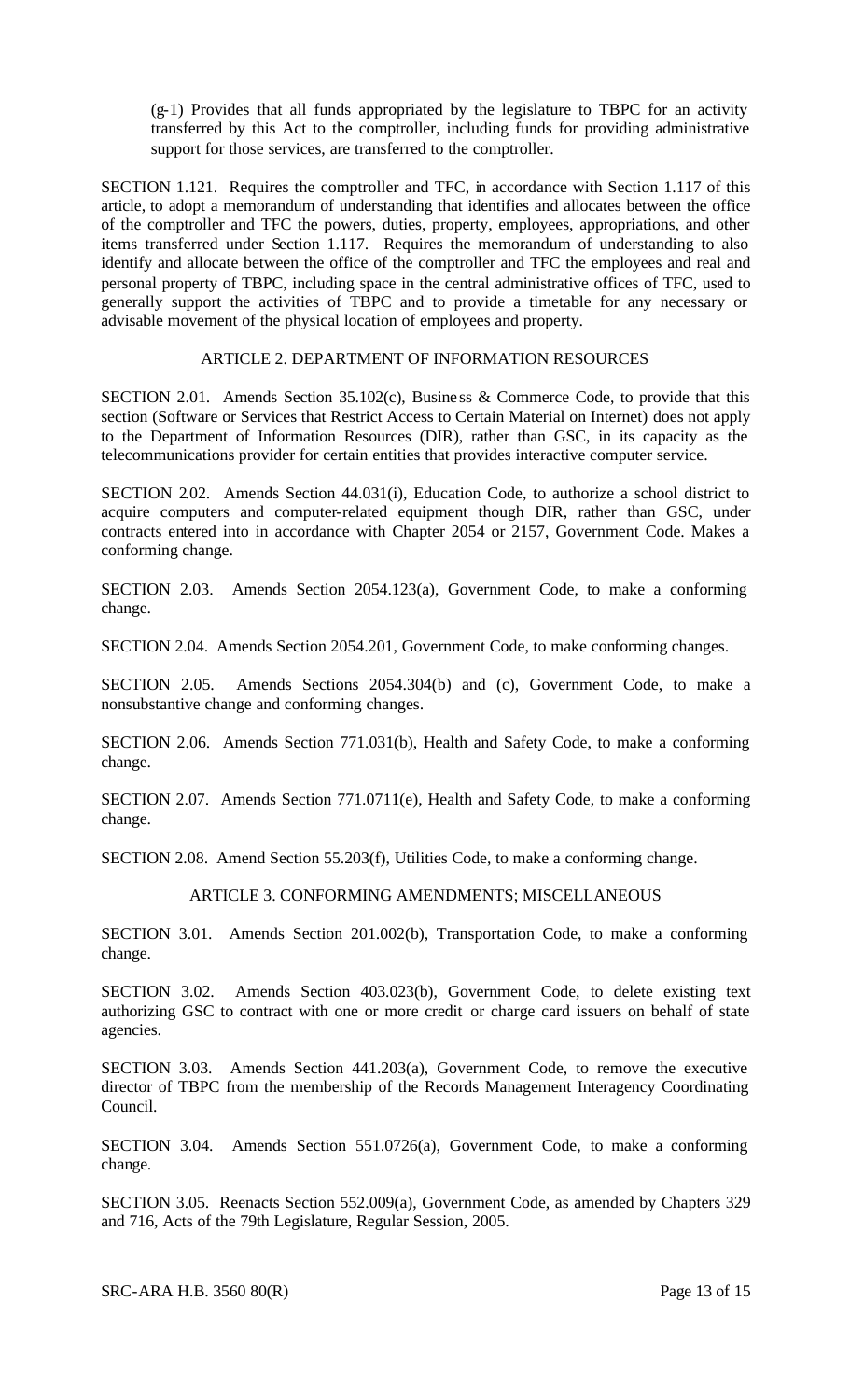SECTION 3.06. Amends Section 571.061(a), Government Code, to require TFC to administer and enforce Sections 2152.064 and 2155.003.

SECTION 3.07. Amends Section 571.091(a), Government Code, to require TFC to prepare a written opinion answering the request of a person subject to Sections 2152.064 or 2155.003 for an opinion about the application of these laws to the person in regard to a specified existing or hypothetical factual situation.

SECTION 3.08. Amends Section 572.003(c), Government Code, to make a conforming change.

SECTION 3.09. Amends Subchapter B, Chapter 2152, Government Code, by adding Section 2152.064, as follows:

Sec. 2152.064. CONFLICTS OF INTEREST IN CERTAIN TRANSACTIONS. (a) Prohibits a TFC member, employee, or appointee from having an interest in, or in any manner being connected with, a contract or bid for a purchase of goods or services, including professional or consulting services, by TFC or another agency of the state in connection with certain TFC duties or in any manner, including by rebate or gift, accepting or receiving, directly or indirectly, from a person to whom a contract described by Subdivision (1) may be awarded, anything of value or a promise, obligation, or contract for future reward or compensation.

(b) Provides that a TFC member, employee, or appointee who violates Subsection (a)(2) is subject to dismissal.

(c) Requires TEC to adopt rules to implement this section in consultation with TFC.

(d) Requires TEC to administer and enforce this section and authorizes TEC to prepare written opinions regarding this section in accordance with Subchapter D, Chapter 571.

SECTION 3.10. Amends Section 2203.001(b), Government Code, to make a conforming change.

SECTION 3.11. Amends Section 2254.024(b), Government Code, to make a conforming change.

SECTION 3.12. Amends Section 2254.039(b), Government Code, to require the comptroller to give proposed rules to the governor, rather than to the governor and GSC, for review and comment before adopting the rules.

ARTICLE 4. STUDY OF TEXAS FACILITIES COMMISSION FUNCTIONS

SECTION 4.01. Amends Subchapter A, Chapter 2152, Government Code, by adding Section 2152.004, as follows:

Sec. 2152.004. JOINT STUDY TO ASSESS THE FUNCTIONS OF THE TEXAS FACILITIES COMMISSION. (a) Requires the executive director of TFC, the Legislative Budget Board, and the General Land Office to conduc t an in-depth study of the functions of TFC. Requires the study to determine the best allocation of state resources for certain duties performed by TFC.

(b) Requires the joint study to consider financial and other benefits to the state of outsourcing any of TFC's functions to private entities or of allocating those functions to other state agencies.

(c) Requires the executive director of TFC, the Legislative Budget Board, and the General Land Office to submit a written report, not later than November 1, 2008, to the governor, lieutenant governor, and speaker of the house of representatives that contains the findings of the joint study and any recommendations.